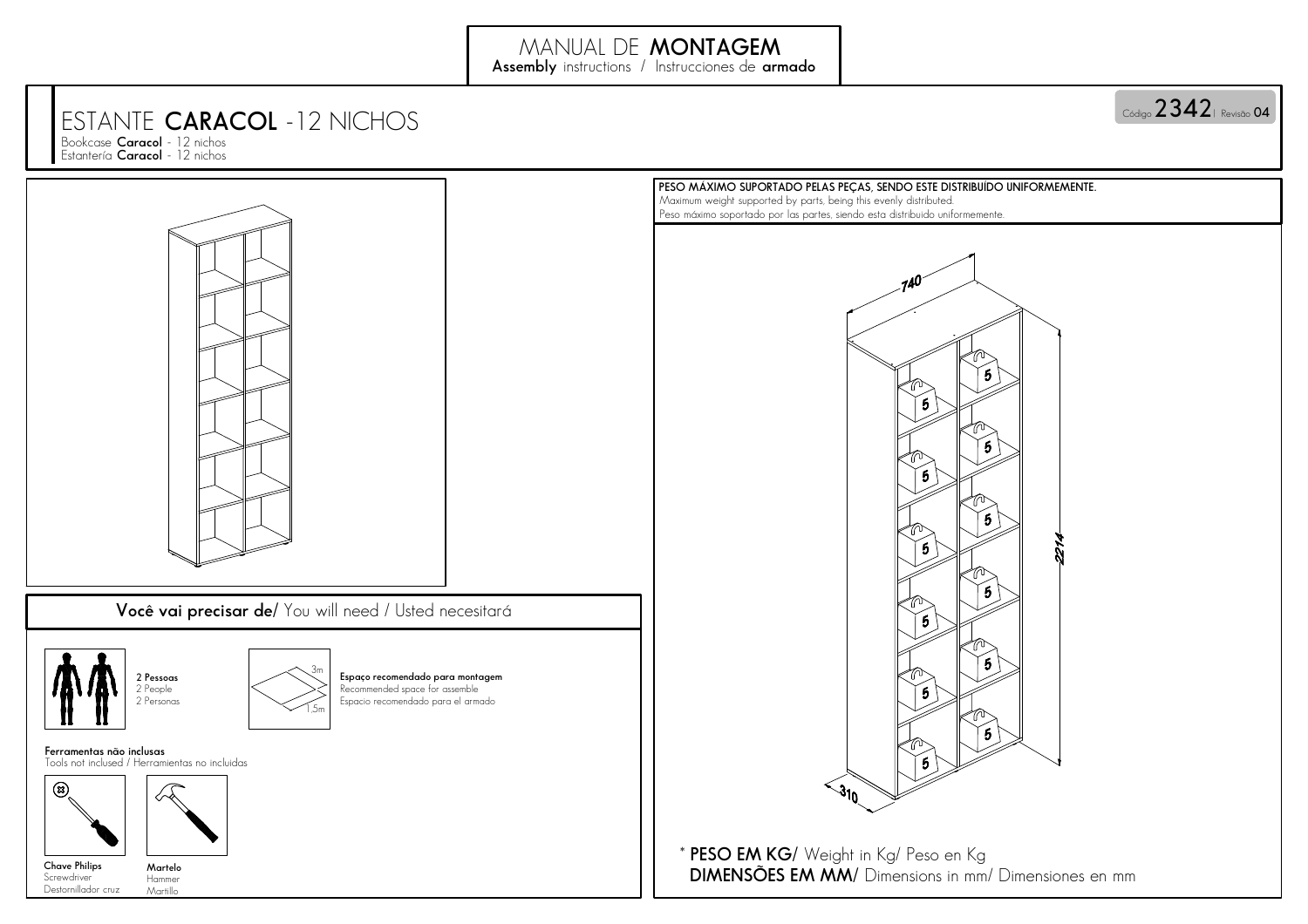## **IDENTIFICAÇÃO DOS ACESSÓRIOS /** IDENTIFICATION OF ACCESSORIES/ IDENTIFICACIÓN DE ACCESORIOS

## **IDENTIFICAÇÃO DAS PEÇAS/** PARTS IDENTIFICATION/ IDENTIFICACIÓN DE LAS PIEZAS

**NOTAS:**A separação dos acessórios antes de inicar a montagem facilitará a mesma. Os parafusos e cavilhas estão na escalareal. Em caso de dúvida na identificação, coloque o acessório sobre a imagem.

**NOTES:**The separation of the accessories before you start the assembly will facilitate the same. The screws and dowels are inreal scale. In case of doubts about the identification, place the accessory on the image.

**NOTAS:** La separación de los accesorios antes de comenzar el armado facilitaró<br>real. En caso de dudas sobre la identificación, coloque el accesorio en la imagen. La separación de los accesorios antes de comenzar el armado facilitará el mismo. Los tornillos y taquetes son en escala

| A |        | Cavilha<br>Wooden Dowel<br>Pin                                           | 8x30 mm         | 32 |
|---|--------|--------------------------------------------------------------------------|-----------------|----|
| B |        | Cavilha<br>Wooden Dowel<br>$\mathsf{Pin}$                                | 8x50 mm         | 10 |
| C | 꾞      | Parafuso chato<br>Flat head screw<br>Tornillo de cabeza plana            | 4.5x45 mm       | 12 |
| D | ستنتزأ | Prego<br>Nail<br>Clavo                                                   | 10x10           | 65 |
| E |        | Haste minifix simples<br>Simple minifix screw<br>Tornillo minifix simple |                 | 04 |
| F |        | Haste minifix dupla<br>Double minifix screw<br>Tornillo minifix doble    |                 | 02 |
| G |        | Tambor minifix<br>Drum lock<br>Tambor minifix                            | $12 \text{ mm}$ | 08 |
| Н | 卡      | Parafuso chato<br>Flat head screw<br>Tornillo de cabeza plana            | 3,5x20 mm       | 06 |
|   |        | Sapata<br>Small plastic foot<br>Pie plástico                             | $17 \text{ mm}$ | 06 |
| J |        | Garra de metal<br>Metal claw<br>Garra metal                              |                 | 12 |
| K |        | Tapa furo adesivo<br>Bore patch adhesive<br>Tapones adhesivo             |                 | 08 |



| Nº      | <b>DESCRIÇÃO - DESCRIPTION - DESCRIPCIÓN</b>                               | <b>MEDIDAS-MEASURES</b><br>- M <u>edidas <b>(mm)</b></u> | QTD.           |
|---------|----------------------------------------------------------------------------|----------------------------------------------------------|----------------|
| $\circ$ | <b>Base superior/inferior</b> - Upper/bottom base - Base superior/inferior | 740 x 310 x 15                                           | O <sub>2</sub> |
| 02      | Prateleira - Shelf - Repisa                                                | 346 x 310 x 15                                           | 08             |
| 03      | Prateleira fixa - Fixed shelf - Repisa fija                                | $346 \times 310 \times 15$                               | O <sub>2</sub> |
| -05     | Lateral direita/esquerda - Right/left side- Lateral izquierda/derecha      | $2167 \times 310 \times 15$                              | O <sub>2</sub> |
| 06      | <b>Divisão -</b> Division - División                                       | $2167 \times 310 \times 15$                              | $\bigcap$      |
| 08      | Costa - Back - Fondo                                                       | 2191 x 366 x 03                                          | O <sub>2</sub> |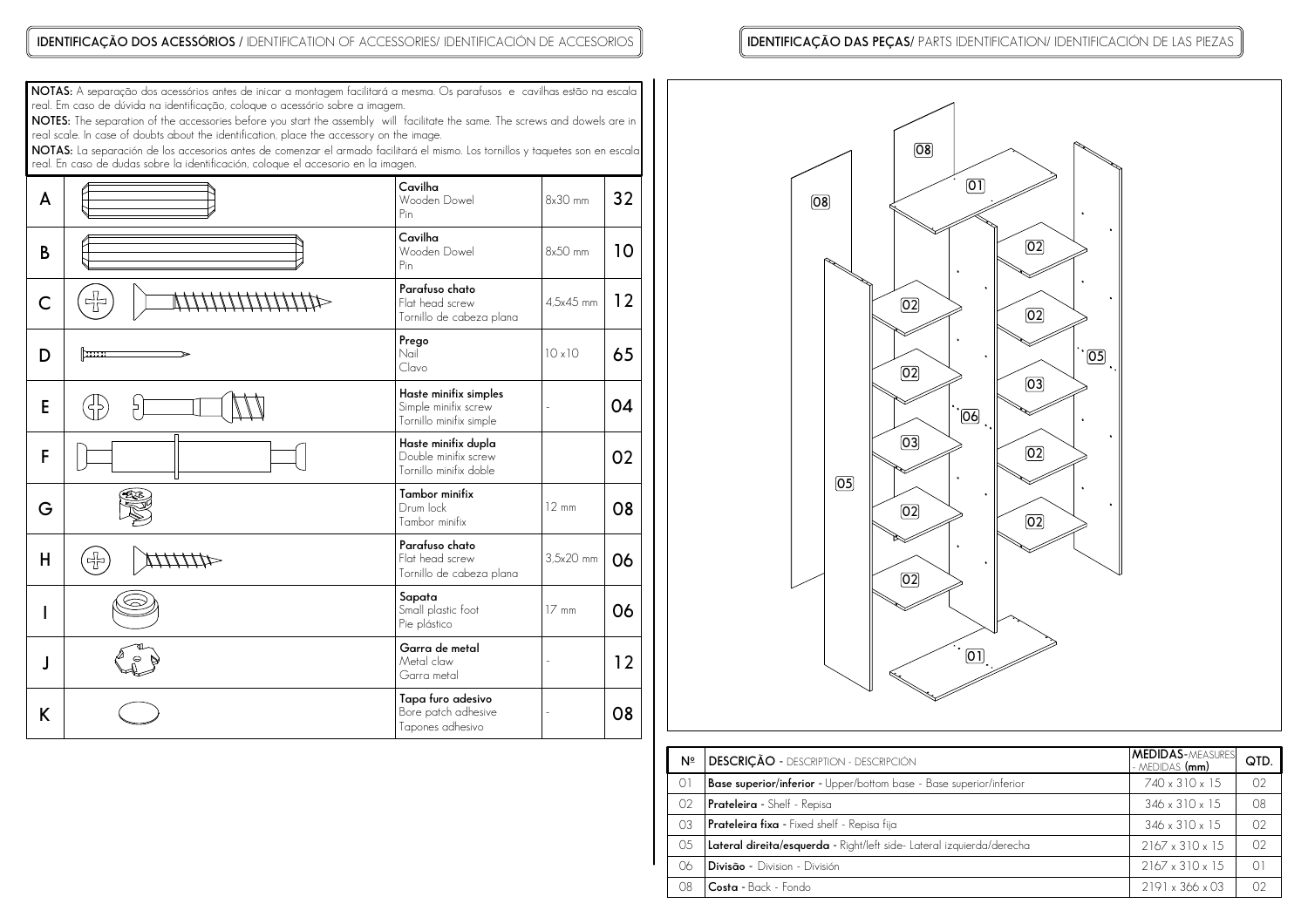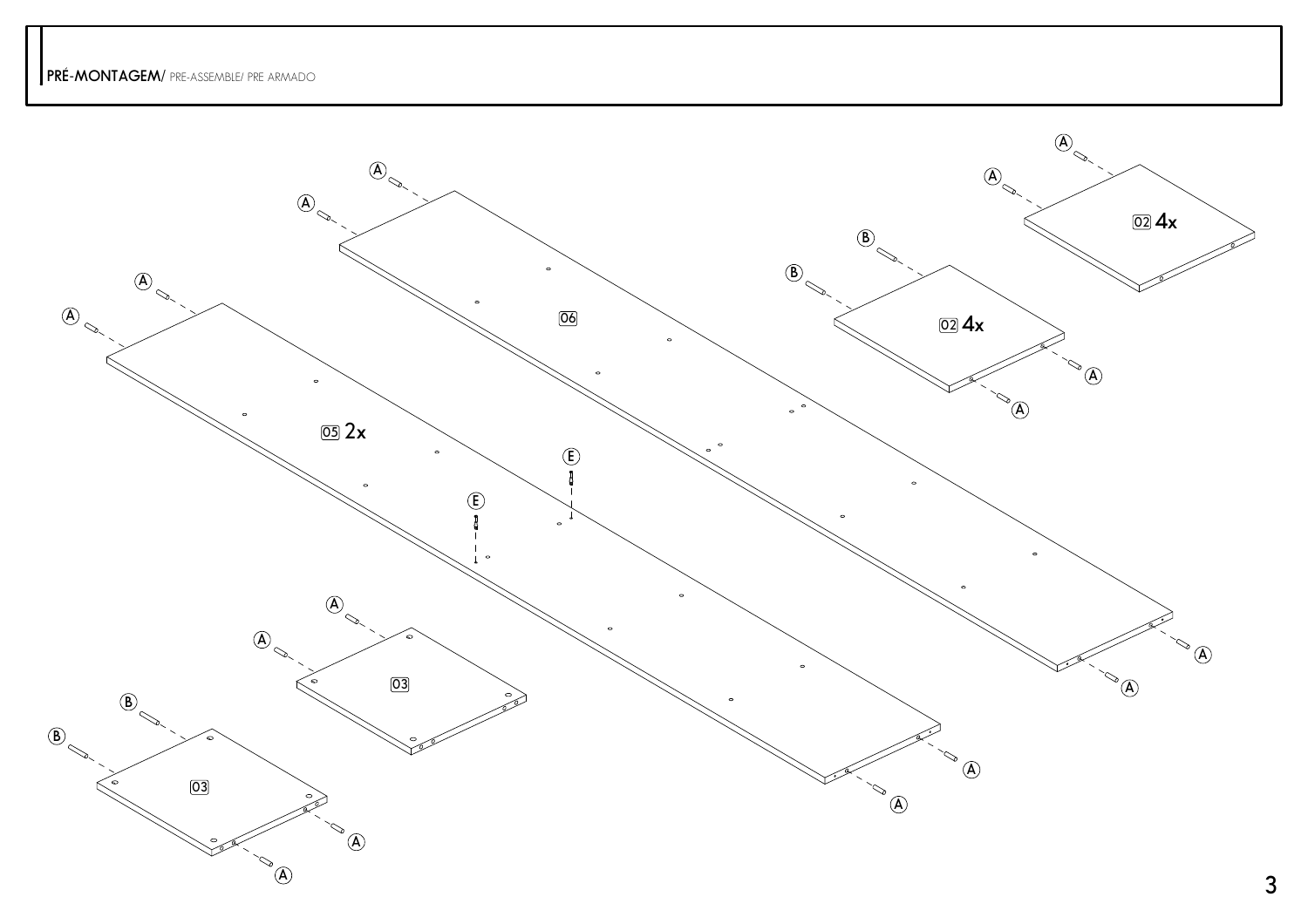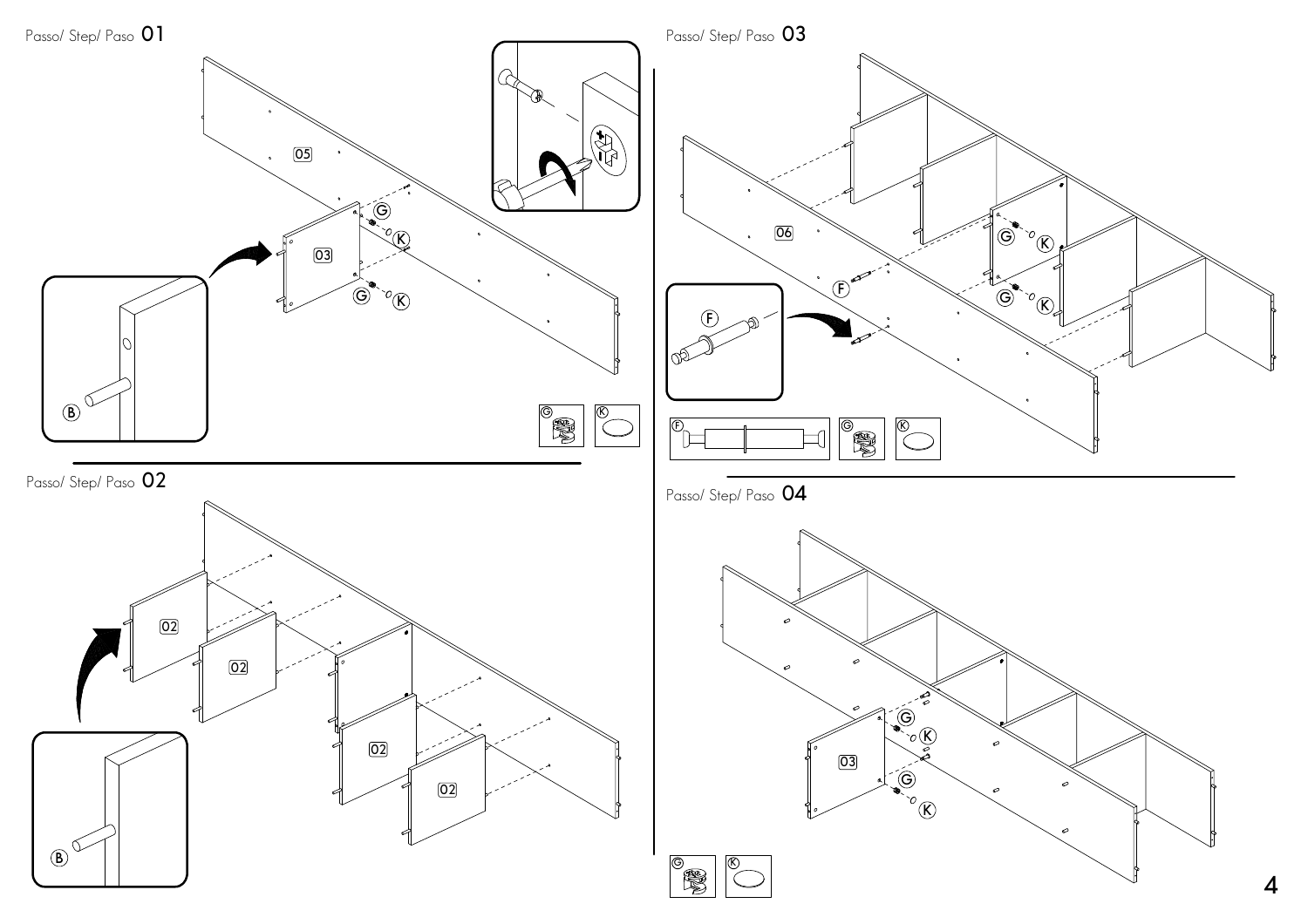**02020202**

**06**Passo/ Step/ Paso



Passo/ Step/ Paso **<sup>07</sup>**